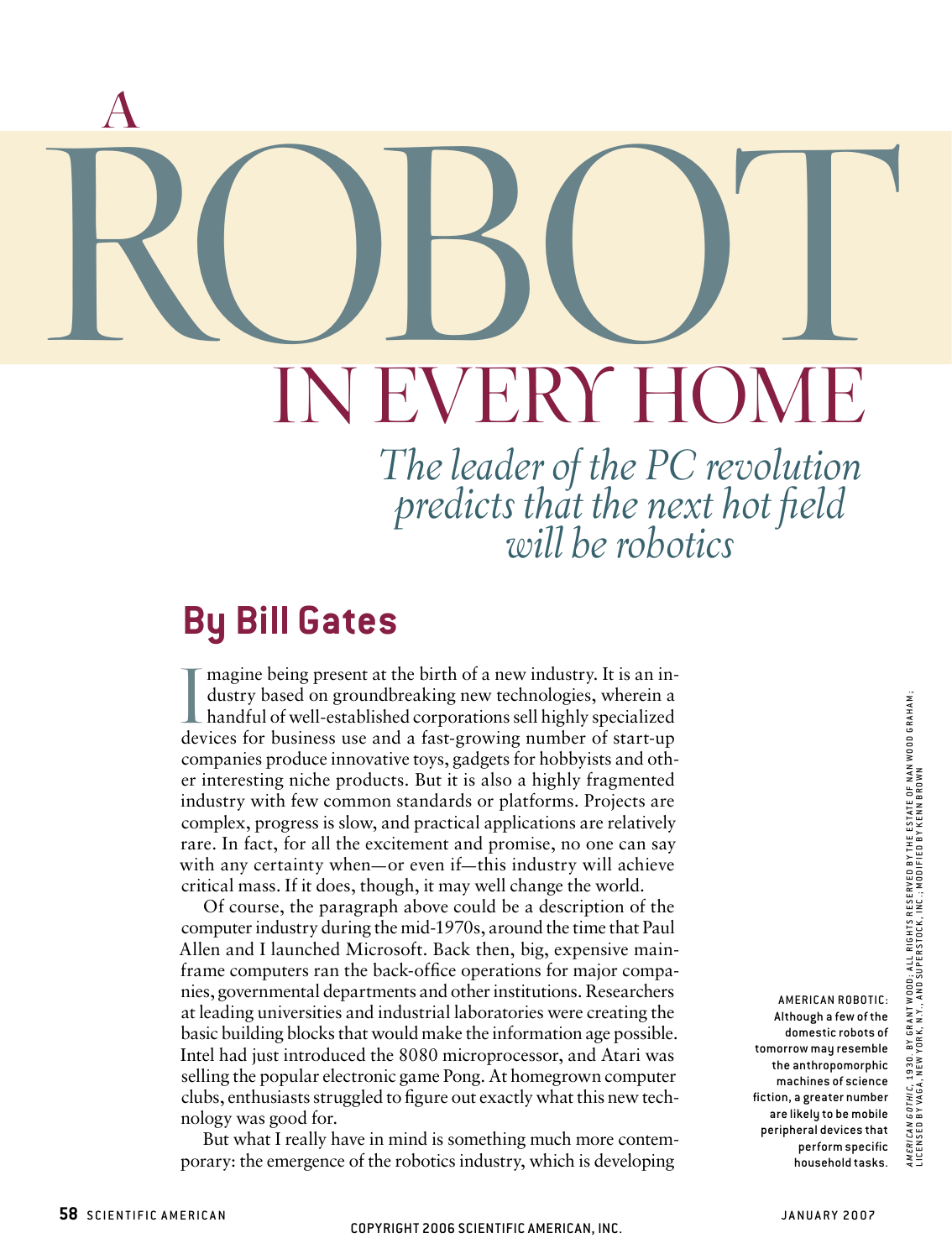COPYRIGHT 2006 SCIENTIFIC AMERICAN, INC.

 $\overline{\mathcal{O}}$ 

 $\odot$ 

Θ

O

 $\bullet$ 

G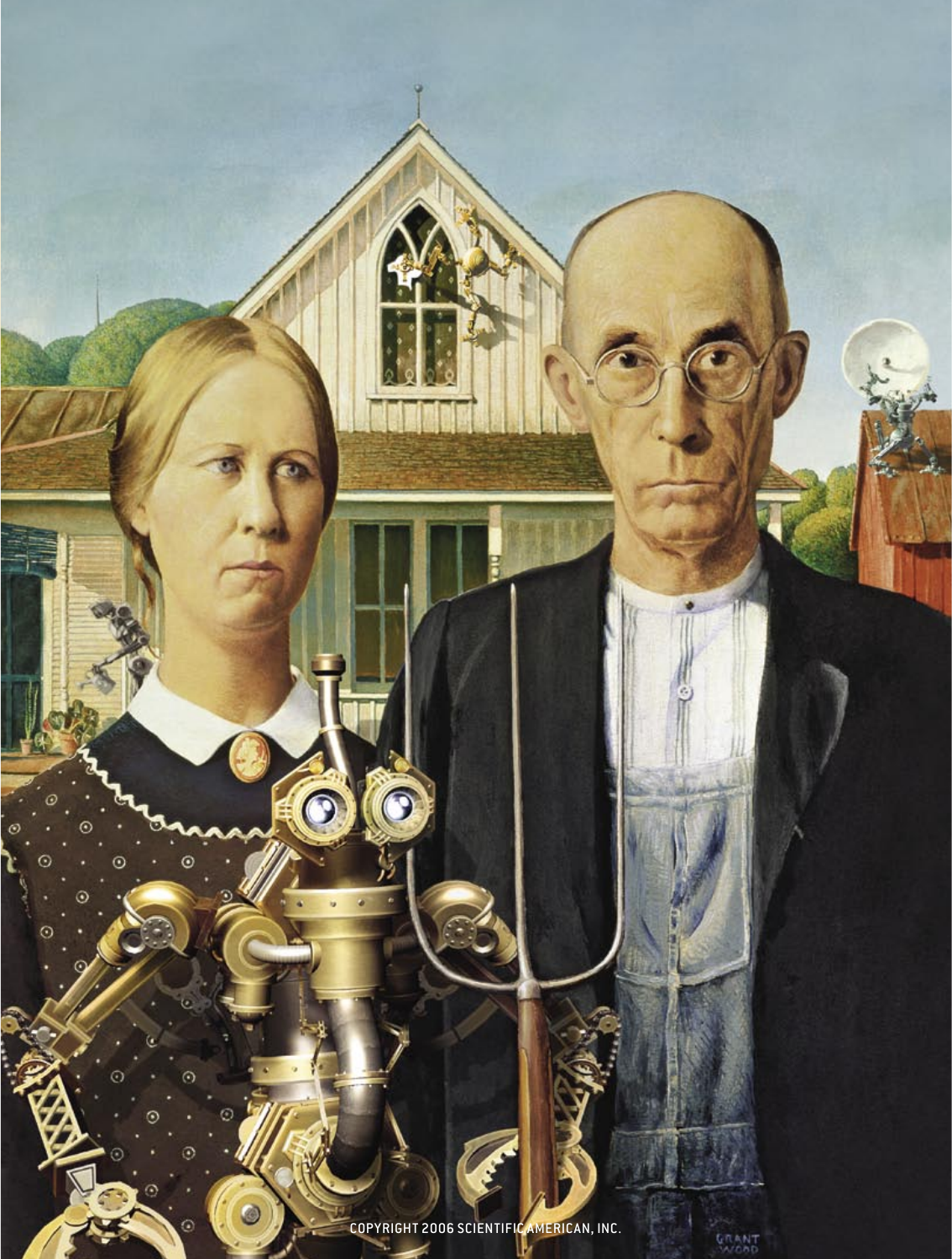in much the same way that the computer business did 30 years ago. Think of the manufacturing robots currently used on automobile assembly lines as the equivalent of yesterday's mainframes. The industry's niche products include robotic arms that perform surgery, surveillance robots deployed in Iraq and Afghanistan that dispose of roadside bombs, and domestic robots that vacuum the floor. Electronics companies have made robotic toys that can imitate people or dogs or dinosaurs, and hobbyists are anxious to get their hands on the latest version of the Lego robotics system.

Meanwhile some of the world's best minds are trying to solve the toughest problems of robotics, such as visual recognition, navigation and machine learning. And they are succeeding. At the 2004 Defense Advanced Research Projects Agency (DARPA) Grand Challenge, a competition to produce the first robotic vehicle capable of navigating autonomously over a rugged 142-mile course through the Mojave Desert, the top competitor managed to travel just 7.4 miles before breaking down. In 2005, though, five vehicles covered the complete distance, and the race's winner did it at an average speed of 19.1 miles an hour. (In another intriguing parallel between the robotics and computer industries, DARPA also funded the work that led to the creation of Arpanet, the precursor to the Internet.)

What is more, the challenges facing the robotics industry are similar to those we tackled in computing three decades ago. Robotics companies have no standard operating software that could allow popular application programs to run in a variety of devices. The standardization of robotic processors and other hardware is limited, and very little of the programming code used in one machine can be applied to another. Whenever somebody wants to build a new robot, they usually have to start from square one.

Despite these difficulties, when I talk to people involved in robotics—from university researchers to entrepreneurs, hobbyists and high school students—the level of excitement and expectation reminds me so much of that time when Paul Allen and I looked at the convergence of new technologies and

## Overview/*The Robotic Future*

- The robotics industry faces many of the same challenges that the personal computer business faced 30 years ago. Because of a lack of common standards and platforms, designers usually have to start from scratch when building their machines.
- Another challenge is enabling robots to quickly sense and react to their environments. Recent decreases in the cost of processing power and sensors are allowing researchers to tackle these problems.
- Robot builders can also take advantage of new software tools that make it easier to write programs that work with different kinds of hardware. Networks of wireless robots can tap into the power of desktop PCs to handle tasks such as visual recognition and navigation.

### THE ROBOT AND THE PC CAN BE FRIENDS

Linking domestic robots to PCs could provide many benefits. An office worker, for example, could keep tabs on the security of his home, the cleaning of his floors, the folding of his laundry, and the care of his bedridden mother by monitoring a network of household robots on his desktop PC. The machines could communicate wirelessly with one another and with a home PC.

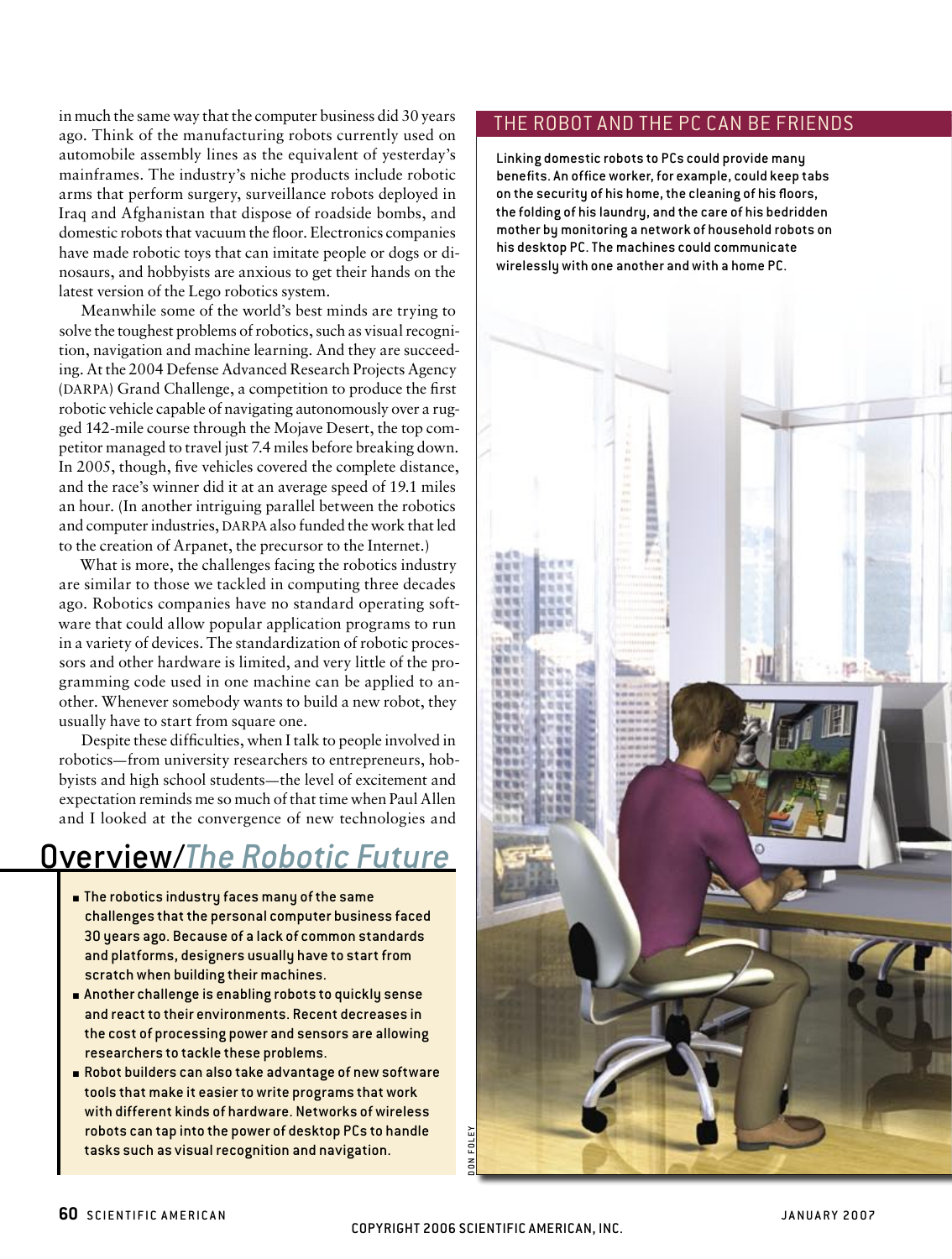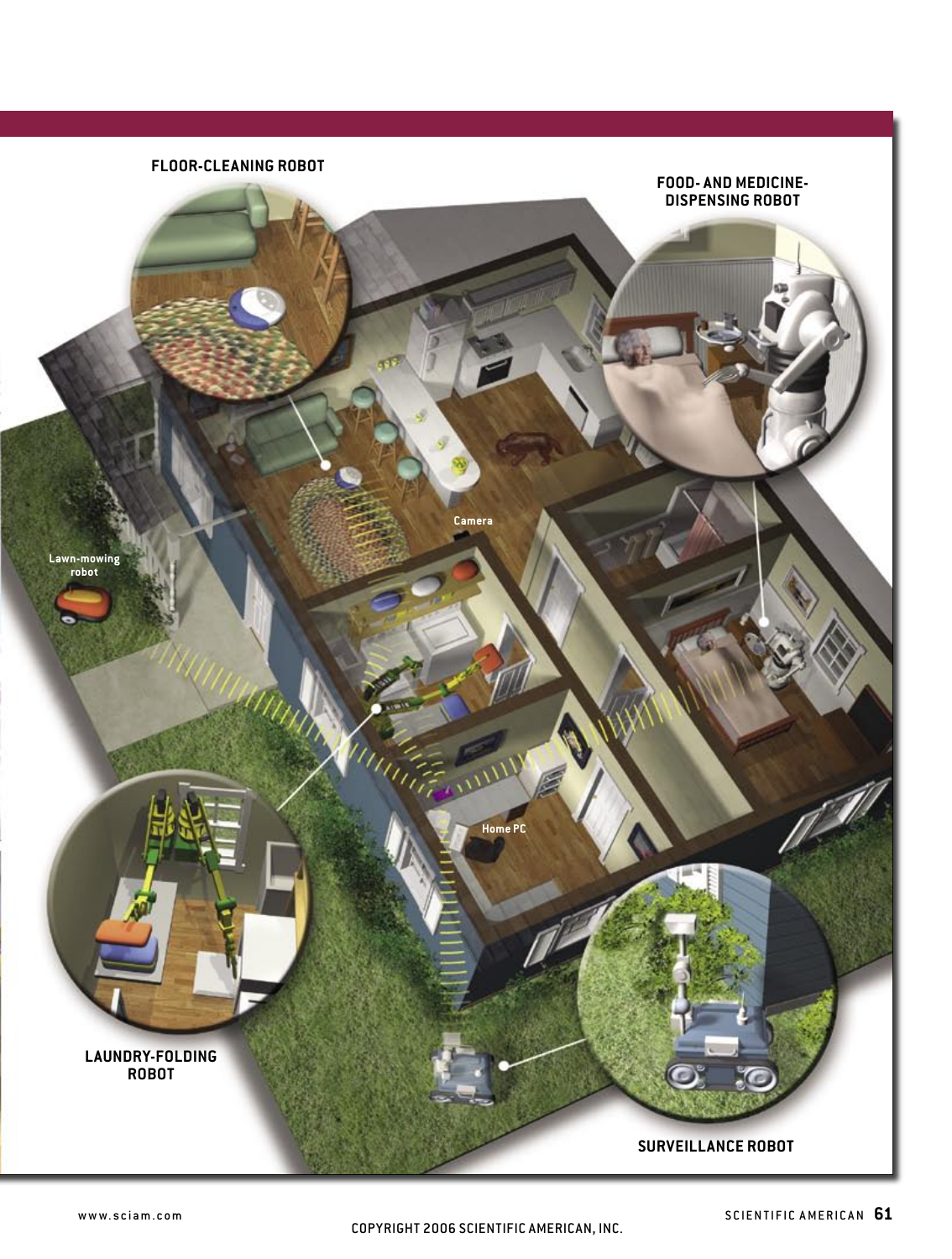dreamed of the day when a computer would be on every desk and in every home. And as I look at the trends that are now starting to converge, I can envision a future in which robotic devices will become a nearly ubiquitous part of our day-to-day lives. I believe that technologies such as distributed computing, voice and visual recognition, and wireless broadband connectivity will open the door to a new generation of autonomous devices that enable computers to perform tasks in the physical world on our behalf. We may be on the verge of a new era, when the PC will get up off the desktop and allow us to see, hear, touch and manipulate objects in places where we are not physically present.

### **From Science Fiction to Reality**

THE WORD "ROBOT" was popularized in 1921 by Czech playwright Karel Čapek, but people have envisioned creating robotlike devices for thousands of years. In Greek and Roman mythology, the gods of metalwork built mechanical servants made from gold. In the first century A.D., Heron of Alexandria—the great engineer credited with inventing the first steam engine—designed intriguing automatons, including one said to have the ability to talk. Leonardo da Vinci's 1495 sketch of a mechanical knight, which could sit up and move its arms and legs, is considered to be the first plan for a humanoid robot.

Over the past century, anthropomorphic machines have become familiar figures in popular culture through books such as Isaac Asimov's *I, Robot,* movies such as *Star Wars* and television shows such as *Star Trek.* The popularity of robots in fiction indicates that people are receptive to the idea that these machines will one day walk among us as helpers and even as companions. Nevertheless, although robots play a vital role in industries such as automobile manufacturing where there is about one robot for every 10 workers—the fact

### BETTER PROGRAMMING MEANS FEWER TUMBLES

Handling data from multiple sensors—for example, the three infrared sensors pictured on the robot at the right—can pose a dilemma. Under the conventional approach (*below*), the program first reads the data from all the sensors, then processes the input and delivers commands to the robot's motors, before starting the loop all over again. But if sensor A (*red*) has new readings indicating that the machine is at the

sensor data, the robot may take a nasty fall. A better approach to dealing with this problem of concurrency is to write a program with separate data paths for each sensor (*bottom right*). In this design, new readings are processed immediately, enabling the robot to hit the brakes before falling down the stairs.

**Sensor C**

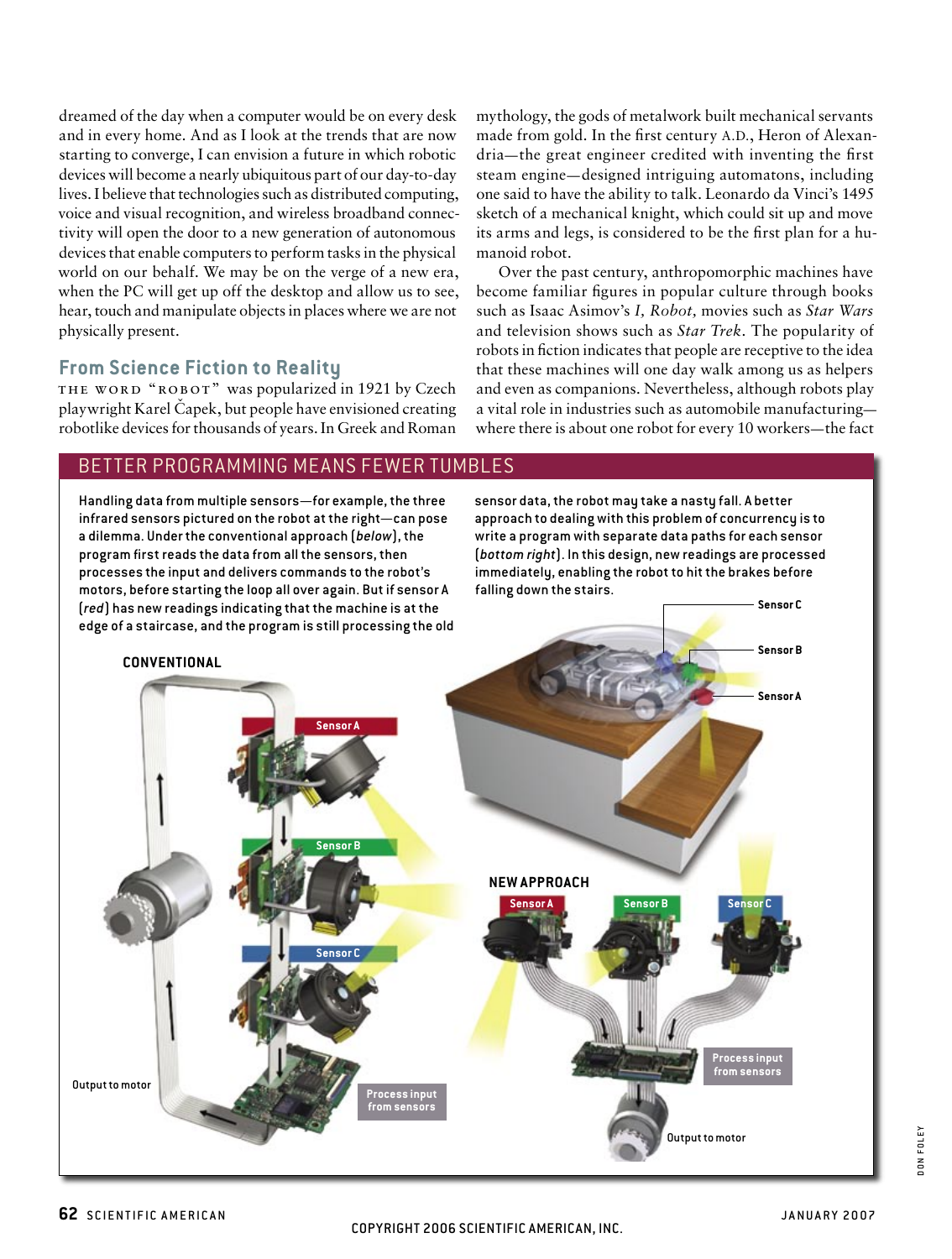is that we have a long way to go before real robots catch up with their science-fiction counterparts.

One reason for this gap is that it has been much harder than expected to enable computers and robots to sense their surrounding environment and to react quickly and accurately. It has proved extremely difficult to give robots the capabilities that humans take for granted—for example, the abilities to orient themselves with respect to the objects in a room, to respond to sounds and interpret speech, and to grasp objects of varying sizes, textures and fragility. Even something as simple as telling the difference between an open door and a window can be devilishly tricky for a robot.

But researchers are starting to find the answers. One trend that has helped them is the increasing availability of tremendous amounts of computer power. One megahertz of processing power, which cost more than \$7,000 in 1970, can now be purchased for just pennies. The price of a megabit of storage has seen a similar decline. The access to cheap computing power has permitted scientists to work on many of the hard problems that are fundamental to making robots practical. Today, for example, voice-recognition programs can identify words quite well, but a far greater challenge will be building machines that can understand what those words mean in context. As computing capacity continues to expand, robot designers will have the processing power they need to tackle issues of ever greater complexity.

Another barrier to the development of robots has been the high cost of hardware, such as sensors that enable a robot to determine the distance to an object as well as motors and servos that allow the robot to manipulate an object with both strength and delicacy. But prices are dropping fast. Laser range finders that are used in robotics to measure distance with precision cost about \$10,000 a few years ago; today they can be purchased for about \$2,000. And new, more accurate sensors based on ultrawideband radar are available for even less.

Now robot builders can also add Global Positioning System chips, video cameras, array microphones (which are better than conventional microphones at distinguishing a voice from background noise) and a host of additional sensors for a reasonable expense. The resulting enhancement of capabilities, combined with expanded processing power and storage, allows today's robots to do things such as vacuum a room or help to defuse a roadside bomb—tasks that would have been impossible for commercially produced machines just a few years ago.

### **A BASIC Approach**

in februa ry 2004 I visited a number of leading universities, including Carnegie Mellon University, the Massachusetts Institute of Technology, Harvard University, Cornell University and the University of Illinois, to talk about the powerful role that computers can play in solving some of society's most pressing problems. My goal was to help students understand how exciting and important computer science can be, and I hoped to encourage a few of them to think about careers in technology. At each university, after delivering my



COMPUTER TEST-DRIVE of a mobile device in a three-dimensional virtual environment helps robot builders analyze and adjust the capabilities of their designs before trying them out in the real world. Part of the Microsoft Robotics Studio software development kit, this tool simulates the effects of forces such as gravity and friction.

speech, I had the opportunity to get a firsthand look at some of the most interesting research projects in the school's computer science department. Almost without exception, I was shown at least one project that involved robotics.

At that time, my colleagues at Microsoft were also hearing from people in academia and at commercial robotics firms who wondered if our company was doing any work in robotics that might help them with their own development efforts. We were not, so we decided to take a closer look. I asked Tandy Trower, a member of my strategic staff and a 25-year Microsoft veteran, to go on an extended fact-finding mission and to speak with people across the robotics community. What he found was universal enthusiasm for the potential of robotics, along with an industry-wide desire for tools that would make development easier. "Many see the robotics industry at a technological turning point where a move to PC architecture makes more and more sense," Tandy wrote in his report to me after his fact-finding mission. "As Red Whittaker, leader of [Carnegie Mellon's] entry in the DARPA Grand Challenge, recently indicated, the hardware capability is mostly there; now the issue is getting the software right."

Back in the early days of the personal computer, we realized that we needed an ingredient that would allow all of the pioneering work to achieve critical mass, to coalesce into a

*BILL GATES* is co-founder and chairman of Microsoft, the world's largest software company. While attending Harvard University in the 1970s, Gates developed a version of the programming language BASIC for the first microcomputer, the MITS Altair. In his junior year, Gates left Harvard to devote his energies to Microsoft, the company he had begun in 1975 with his childhood friend Paul Allen. In 2000 Gates and his wife, Melinda, established the Bill & Melinda Gates Foundation, which focuses on improving health, reducing poverty and increasing access to technology around the world.

*T H E A U T H O R*

THE,

AUTHOR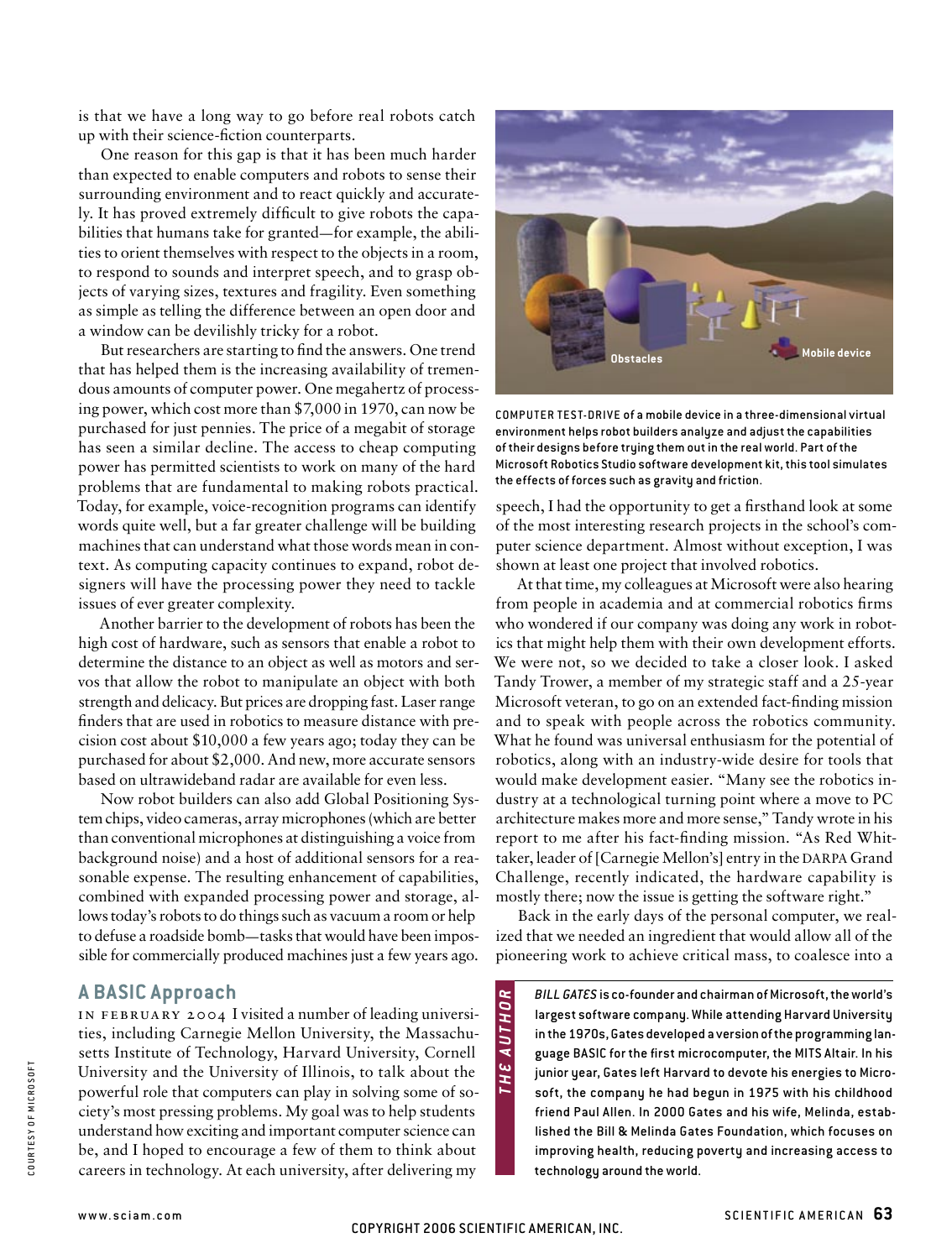

intal

*מסדכח*ם

real industry capable of producing truly useful products on a commercial scale. What was needed, it turned out, was Microsoft BASIC. When we created this programming language in the 1970s, we provided the common foundation that enabled programs developed for one set of hardware to run on another. BASIC also made computer programming much easier, which brought more and more people into the industry. Although a great many individuals made essential contributions to the development of the personal computer, Microsoft BASIC was one of the key catalysts for the software and hardware innovations that made the PC revolution possible.

After reading Tandy's report, it seemed clear to me that before the robotics industry could make the same kind of quantum leap that the PC industry made 30 years ago, it, too, needed to find that missing ingredient. So I asked him to assemble a small team that would work with people in the robotics field to create a set of programming tools that would provide the essential plumbing so that anybody interested in robots with even the most basic understanding of computer programming could easily write robotic applications that would work with different kinds of hardware. The goal was to see if it was possible to provide the same kind of common, low-level foundation for integrating hardware and software into robot designs that Microsoft BASIC provided for computer programmers.

Tandy's robotics group has been able to draw on a number of advanced technologies developed by a team working under the direction of Craig Mundie, Microsoft's chief research and strategy officer. One such technology will help solve one of the most difficult problems facing robot designers: how to simultaneously handle all the data coming in from multiple sensors and send the appropriate commands to the robot's motors, a

challenge known as concurrency. A conventional approach is to write a traditional, single-threaded program—a long loop that first reads all the data from the sensors, then processes this input and finally delivers output that determines the robot's behavior, before starting the loop all over again. The shortcomings are obvious: if your robot has fresh sensor data indicating that the machine is at the edge of a precipice, but the program is still at the bottom of the loop calculating trajectory and telling the wheels to turn faster based on previous sensor input, there is a good chance the robot will fall down the stairs before it can process the new information.

Concurrency is a challenge that extends beyond robotics. Today as more and more applications are written for distributed networks of computers, programmers have struggled to figure out how to efficiently orchestrate code running on many different servers at the same time. And as computers with a single processor are replaced by machines with multiple processors and "multicore" processors—integrated circuits with two or more processors joined together for enhanced performance—software designers will need a new way to program desktop applications and operating systems. To fully exploit the power of processors working in parallel, the new software must deal with the problem of concurrency.

One approach to handling concurrency is to write multithreaded programs that allow data to travel along many paths. But as any developer who has written multithreaded code can tell you, this is one of the hardest tasks in programming. The answer that Craig's team has devised to the concurrency problem is something called the concurrency and coordination runtime (CCR). The CCR is a library of functions—sequences of software code that perform specific tasks—that makes it easy